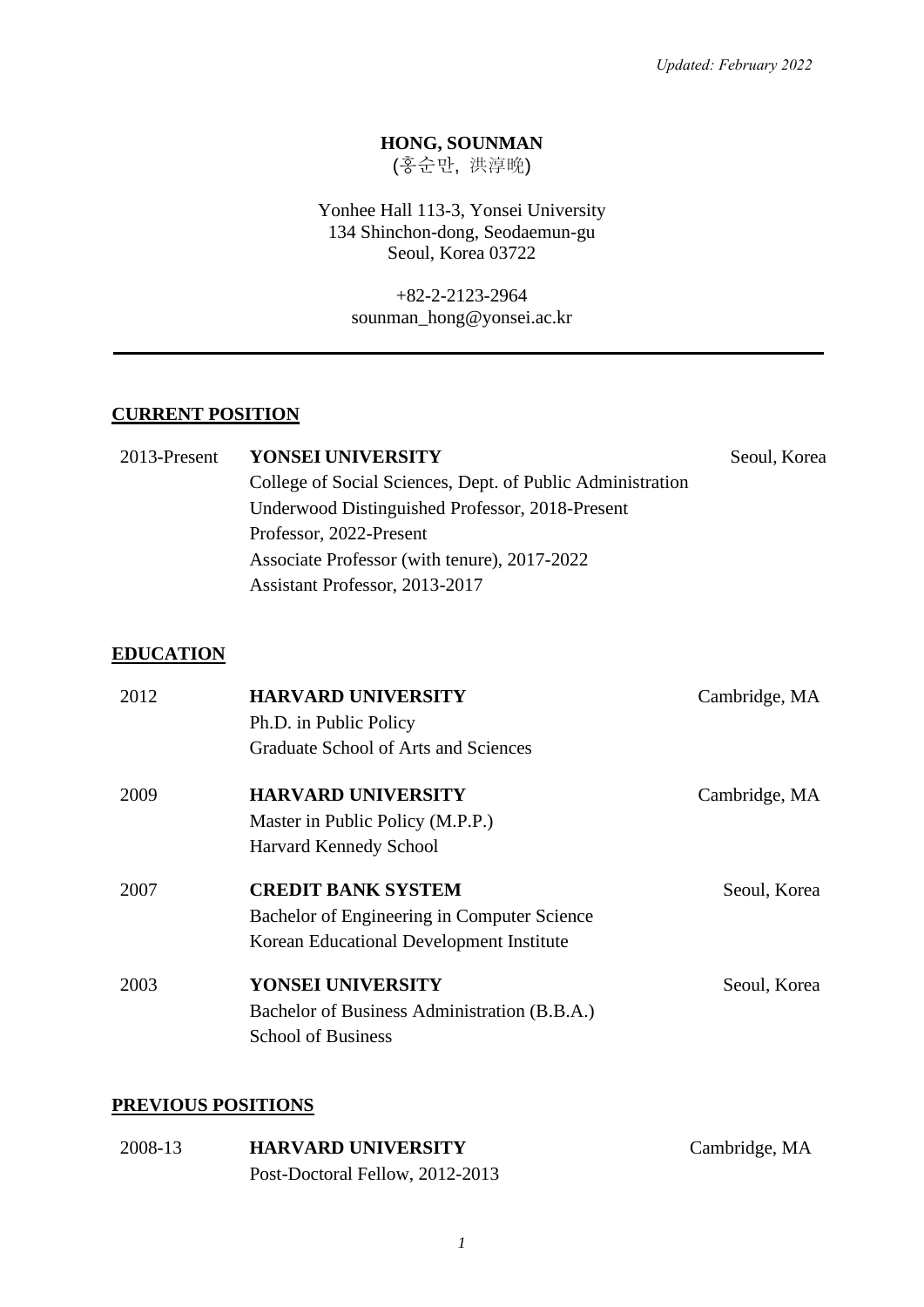Teaching & Pre-Doctoral Fellow, 2011-2012 Research & Course Assistant, 2008-2011

| 2009    | <b>MCKINSEY &amp; COMPANY</b><br>Consultant                                                                    | Seoul, Korea |
|---------|----------------------------------------------------------------------------------------------------------------|--------------|
| 2006-07 | <b>MINISTRY OF FOREIGN AFFAIRS AND TRADE</b><br>Deputy Director                                                | Seoul, Korea |
| 2001-06 | <b>SAMIL PRICEWATERHOUSECOOPERS (PwC)</b><br>Senior Associate (KICPA), 2003-2006<br>Associate (KICPA), 2001-03 | Seoul, Korea |
| 1996-98 | <b>MANDATORY MILITARY SERVICE</b><br>Sergeant (discharged upon completing military duty)                       | Seoul, Korea |

# **HONORS & AWARDS**

| 2022 | Joseph Wholey Distinguished Scholarship Award<br>American Society for Public Administration (ASPA) |
|------|----------------------------------------------------------------------------------------------------|
| 2020 | Fulbright Mid-Career Research Award                                                                |
|      | Korean-American Educational Commission                                                             |
| 2018 | Beryl Radin Best Article Award in JPART for 2017                                                   |
|      | Public Management Research Association (PMRA)                                                      |
| 2015 | Carlo Masini Award for Innovative Scholarship                                                      |
|      | Academy of Management (AOM) Meetings                                                               |
| 2015 | <b>JPART Top Reviewer Award</b>                                                                    |
|      | Academy of Management (AOM) Meetings                                                               |
| 2015 | William H. Newman PNP Division Award                                                               |
|      | Academy of Management (AOM) Meetings                                                               |
| 2021 | Ministerial Citation (기획재정부 장관 겸 부총리 표창)                                                           |
|      | Ministry of Economy and Finance, Korea                                                             |
| 2019 | Ministerial Citation (행정안전부 장관 표창)                                                                 |
|      | Ministry of the Interior and Safety, Korea                                                         |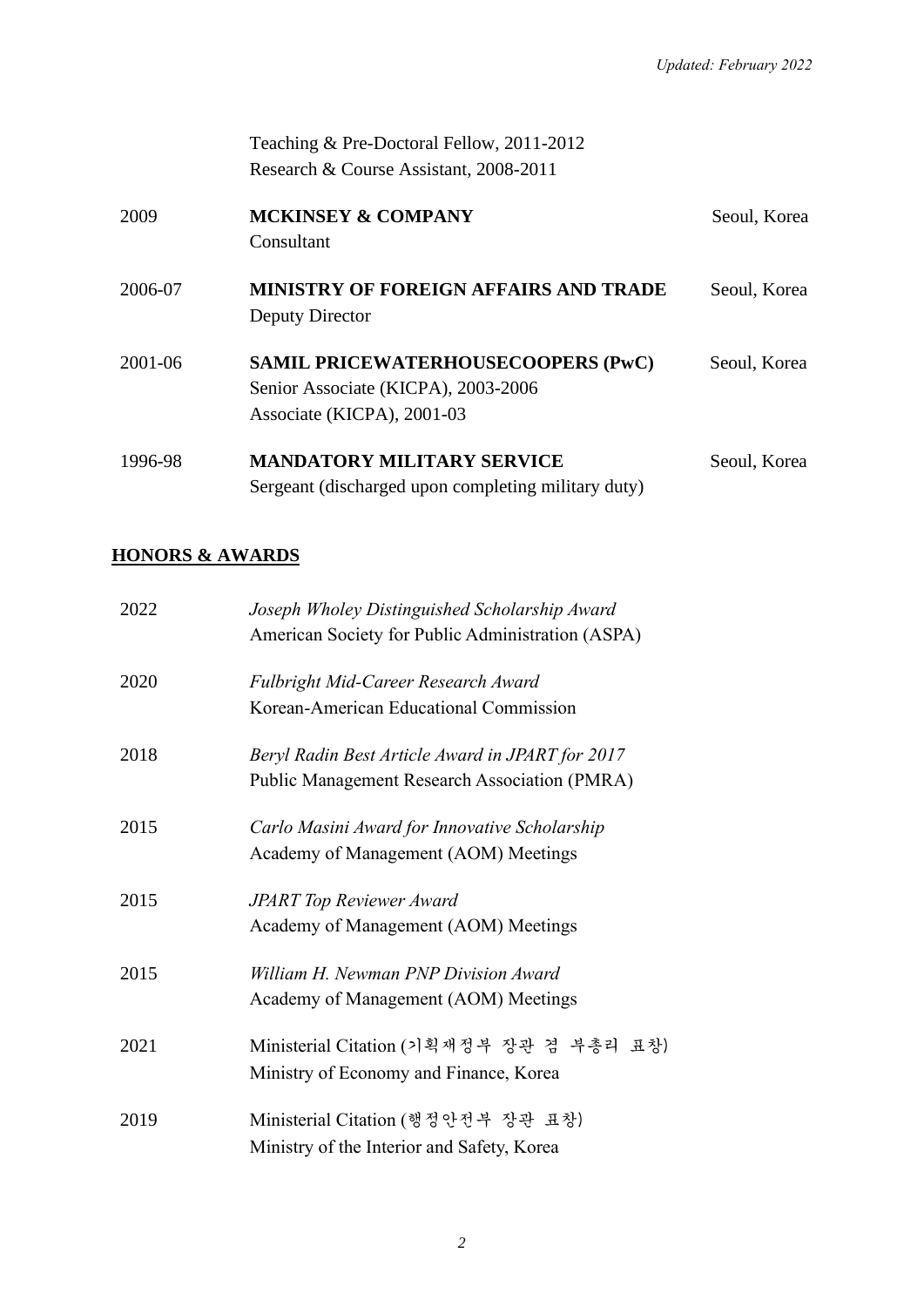| 2019/20    | Distinguished Teaching Award<br>Yonsei University                                                                                                                                                                 |
|------------|-------------------------------------------------------------------------------------------------------------------------------------------------------------------------------------------------------------------|
| 2014/16-20 | Distinguished Research Award<br>Yonsei University                                                                                                                                                                 |
| 2012       | <b>Best PhD Student Paper Award</b><br>The Annual Northeast Conference on Public Administration (NECoPA)                                                                                                          |
| 2012       | Asian Junior Scholar Paper Award<br>The American Society for Public Administration (ASPA) Conference                                                                                                              |
| 2012       | Nominated for HKS Dean's Award for Excellence in Student Teaching<br>Harvard Kennedy School, Harvard University                                                                                                   |
| 2011       | Enel Endowment Prize for the Best Paper written by a Doctoral Student<br>Harvard University<br>· Media coverage: Harvard Gazette, Research papers draw acclaim; Harvard awards<br>student prizes; Enel foundation |
| 2004       | <b>Contribution Award</b><br>Samil PriceWaterhouseCoopers (PwC)                                                                                                                                                   |

# **AREAS OF INTEREST**

| Research | Public Finance; Performance Management; Behavioral Policy; e-Governance |
|----------|-------------------------------------------------------------------------|
| Teaching | Public Policy Analysis; Empirical Methods; Public Finance               |

### **EDITORIAL POSITIONS**

| 2019-2021 | <b>Editorial Board</b><br>Journal of Public Administration Research & Theory (JPART)                                              |
|-----------|-----------------------------------------------------------------------------------------------------------------------------------|
| 2019-2021 | <b>Editorial Board</b><br>Perspectives on Public Management and Governance (PPMG)                                                 |
| 2019      | Virtual Issue Editor<br>Policing and Public Administration Research<br>Journal of Public Administration Research & Theory (JPART) |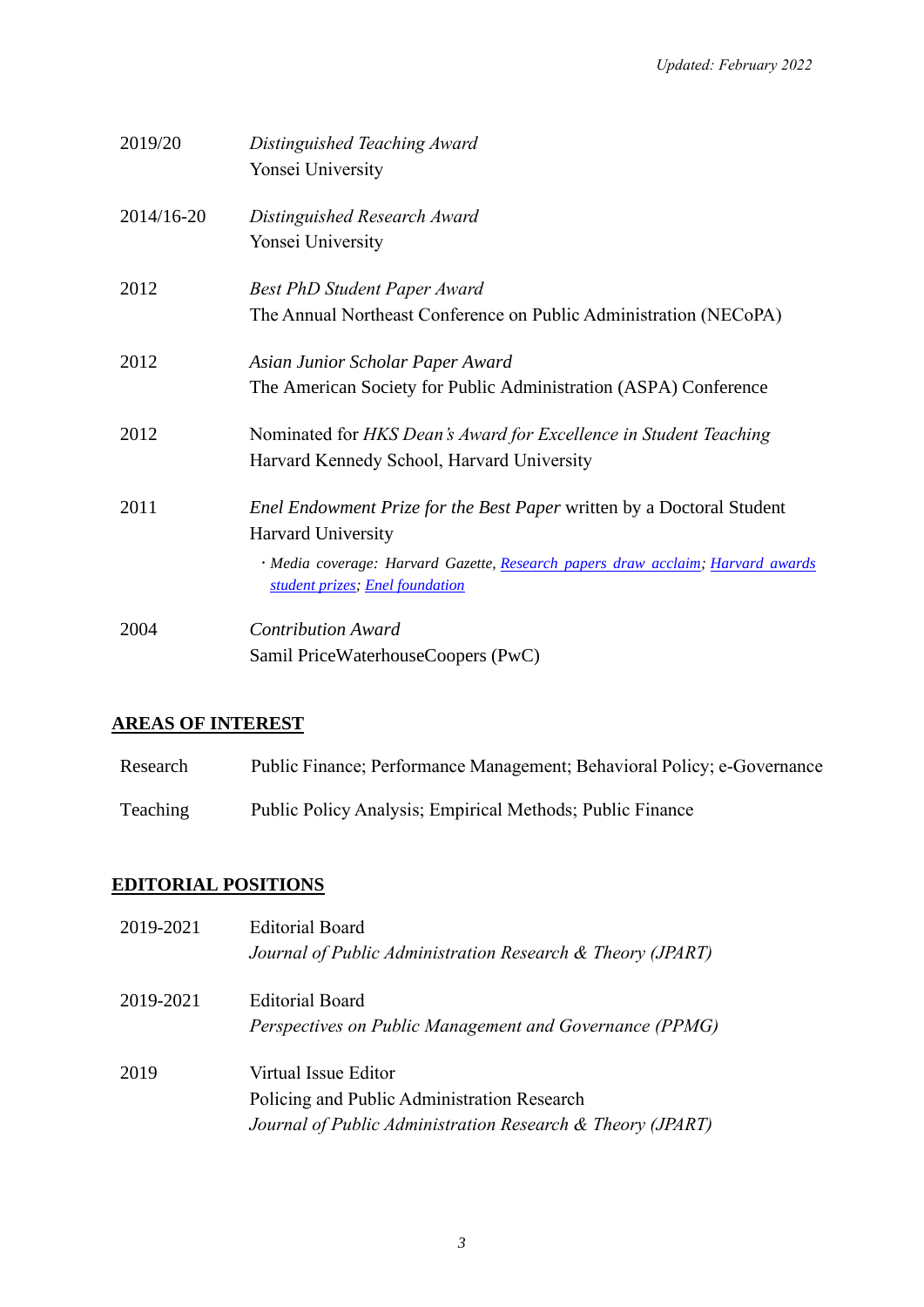| 2019         | Member of the Beryl Radin Award Selection Committee<br><b>Public Management Research Association (PMRA)</b> |
|--------------|-------------------------------------------------------------------------------------------------------------|
| 2019-Present | Editorial Board, 한국정책학회보                                                                                    |
| 2018-Present | Editorial Board, Asian Journal of Political Science                                                         |
| 2017-Present | Editorial Board, 한국행정학회보                                                                                    |
| 2014-2021    | Editorial Board, International Review of Public Administration                                              |

# **PUBLICATIONS**

# [JOURNAL ARTICLES]

| 2021 | "Assessing the effects of contracting out services on cost in managing<br>municipal solid waste in South Korea" (with Seejeen Park), Waste<br>Management                                                                                                                                                                                                                                 |
|------|------------------------------------------------------------------------------------------------------------------------------------------------------------------------------------------------------------------------------------------------------------------------------------------------------------------------------------------------------------------------------------------|
| 2021 | "Representative Bureaucracy and Hierarchy: Interactions<br>among<br>Leadership, Middle-level, and Street-level Bureaucracy",<br>Public<br>Management Review                                                                                                                                                                                                                              |
| 2021 | "Linking Political and Bureaucratic Representation: Does Minority<br>Representation on City Councils Affect the Outcomes of Street-Level<br>Service?" (with Heasun Choi), Public Administration, Volume 99, Issue 2,<br>Pages 405-421                                                                                                                                                    |
| 2020 | "Sharing Economy and Government" (with Sanghyun Lee), Journal of Open<br>Innovation: Technology, Market, and Complexity, Volume 6, Issue 4, 177                                                                                                                                                                                                                                          |
| 2020 | "Performance Management Meets Red Tape: Bounded Rationality,<br>Negativity Bias, and Resource Dependence", Public Administration Review,<br>Volume 80, Issue 6, Pages 932-945<br>Winner of the Joseph Wholey Distinguished Scholarship Award for a significant<br>contribution to advancing knowledge about the development, implementation, use and<br>impact of performance management |
| 2020 | "Bounded Rationality, Blame Avoidance, and Political Accountability: How<br>Performance Information Influences Management Quality" (with Sun<br>Hyoung Kim and Jieun Son), Public Management Review, Volume 28, Issue<br>8, Pages 1240-1263                                                                                                                                              |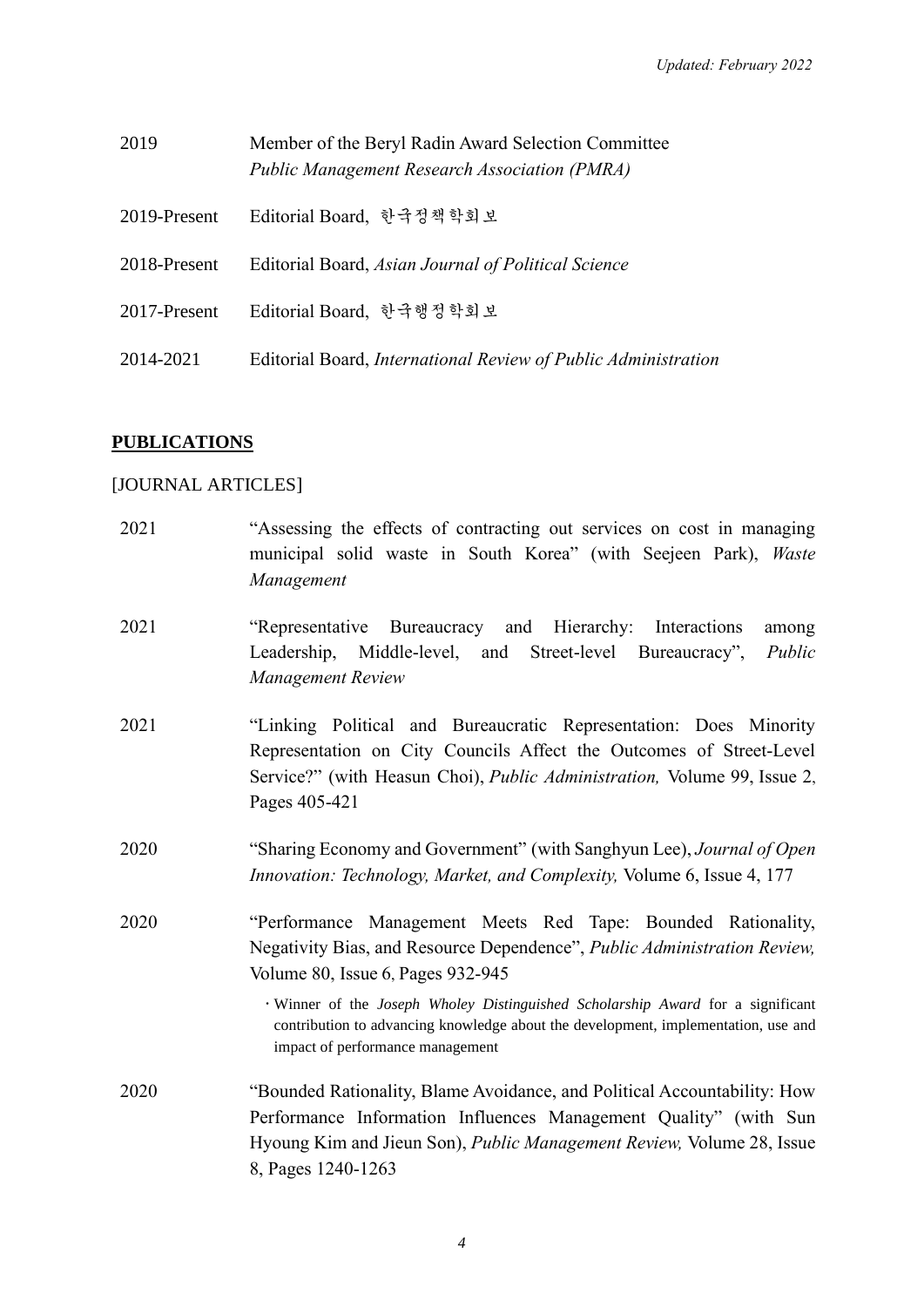| 2019 | "Loyalty or Competence: Political Use of Performance Information and<br>Negativity Bias" (with Youngrok Kim), Public Administration Review,<br>Volume 79, Issue 6, Pages 829-840                                                         |
|------|------------------------------------------------------------------------------------------------------------------------------------------------------------------------------------------------------------------------------------------|
| 2019 | "Big Data and government: Evidence of the role of Big Data for smart cities"<br>(with Sun Hyoung Kim, Youngrok Kim, Jeongin Park), Big Data & Society,<br>Volume 6, Issue 1                                                              |
| 2019 | "Political Change and Turnovers: How Political Principals Consider<br>Organizational, Individual, and Performance Information" (with Bong Hwan<br>Kim), Public Choice, Volume 181, Issue 3, Pages 291–308                                |
| 2019 | "Why Do Politicians Tweet? Extremists, Underdogs, and Opposing Parties<br>as Political Tweeters" (with Haneul Choi and Taek Kyu Kim), Policy &<br><i>Internet</i> , Volume 11, Issue 3, Pages 305-323                                    |
| 2019 | "Administrative Reorganization as a Signal: Bounded Rationality, Agency<br>Merger, and Salience of Policy Issues" (with Nara Park), Governance,<br>Volume 32, Issue 3, Pages 421-439                                                     |
| 2019 | "Crowdfunding Public Projects: Collaborative Governance for Achieving<br>Citizen Co-funding of Public Goods" (with Jungmin Ryu), Government<br>Information Quarterly, Volume 36, Issue 1, Pages 145-153                                  |
| 2019 | "The Impact of Accountability on Organizational Performance in the U.S.<br>Federal Government: The Moderating Role of Autonomy" (with Yousueng<br>Han), Review of Public Personnel Administration, Volume 39, Issue 1, Pages<br>$3 - 23$ |
| 2019 | "A Behavioral Model of Public Organizations: Bounded Rationality,<br>Performance Feedback, and Negativity Bias", Journal of Public<br>Administration Research and Theory, Volume 29, Issue 1, Pages 1-17                                 |
| 2018 | "Will the Internet Promote Democracy? Search Engines, Concentration of<br>Online News Readership, and e-Democracy" (with Nayeong Kim), Journal<br>of Information Technology & Politics, Volume 15, Issue 4, Pages 388-399                |
| 2018 | "Citizen Participation and the Redistribution of Public Goods" (with B.<br>Shine Cho), <i>Public Administration</i> , Volume 96, Issue 3, Pages 481-496                                                                                  |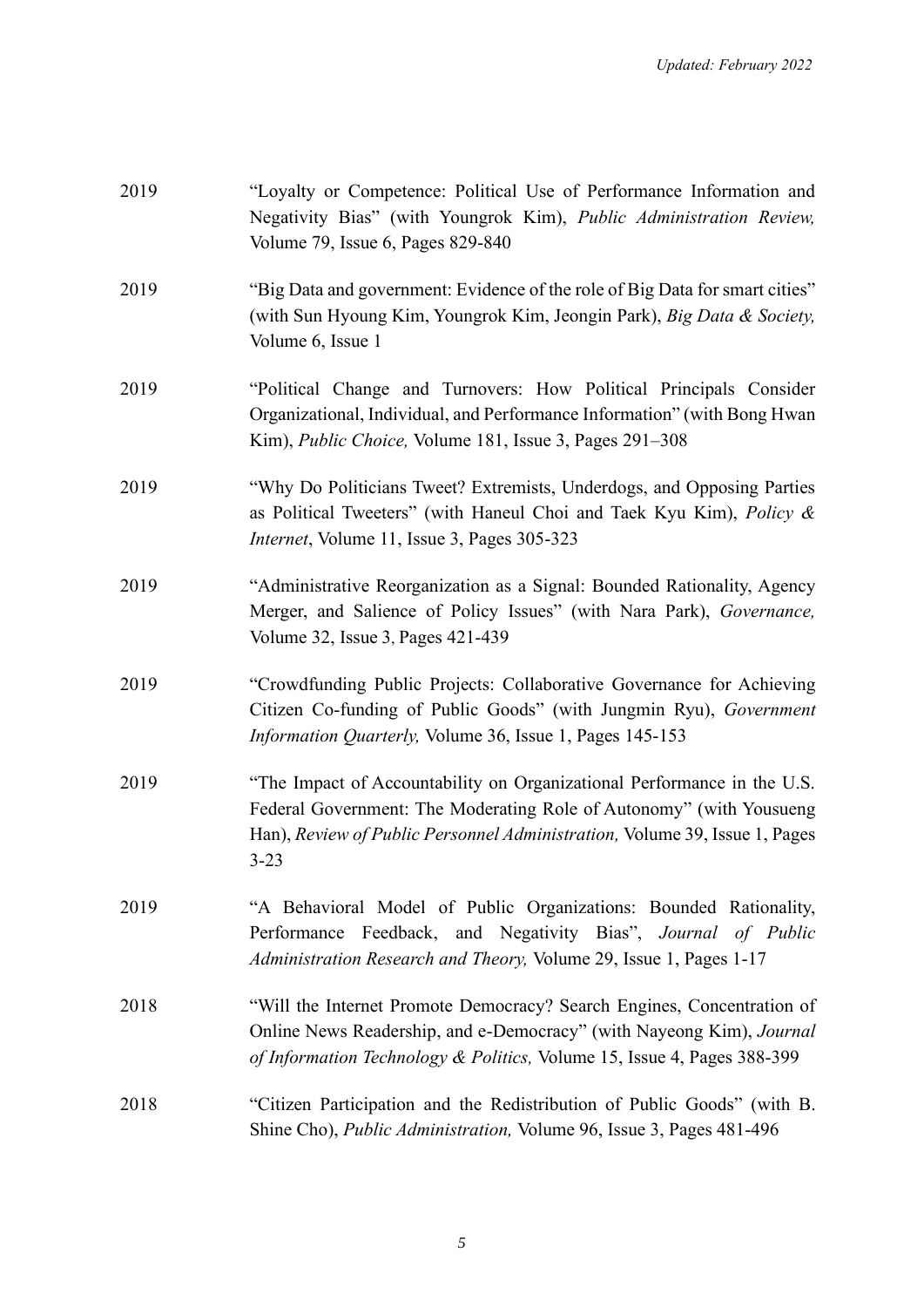| 2018 | "Adaptive Governance, Status Quo Bias, and Political Competition: Why the<br>Sharing Economy Is Welcome in Some Cities but Not in Others" (with<br>Sanghyun Lee), Government Information Quarterly, Volume 35, Issue 2,<br>Pages 283-290                                                                                                                                                                                                                                                                                                                                    |
|------|-----------------------------------------------------------------------------------------------------------------------------------------------------------------------------------------------------------------------------------------------------------------------------------------------------------------------------------------------------------------------------------------------------------------------------------------------------------------------------------------------------------------------------------------------------------------------------|
| 2018 | "Adaptive Governance and Decentralization: Evidence from Regulation of<br>the Sharing Economy in Multi-level Governance" (with Sanghyun Lee),<br>Government Information Quarterly, Volume 35, Issue 2, Pages 299-305                                                                                                                                                                                                                                                                                                                                                        |
| 2018 | "Public-Private Partnership Meets Corporate Social Responsibility: The<br>Case of H-JUMP School" (with Taek Kyu Kim), Public Money &<br>Management, Volume 38, Issue 4, Pages 297-304                                                                                                                                                                                                                                                                                                                                                                                       |
| 2018 | "Does Increasing Gender Representativeness and Diversity Improve<br>Organizational Integrity?" (with Heasun Choi and Jung Wook Lee), Public<br>Personnel Management, Volume 47, Issue 1, Pages 73-92                                                                                                                                                                                                                                                                                                                                                                        |
| 2017 | "Black in Blue: Racial Profiling and Representative Bureaucracy in Policing<br>Revisited", Journal of Public Administration Research and Theory, Volume<br>27, Issue 4, Pages 547–561<br>· Winner of the Beryl Radin Award for the best article published in the Journal of Public<br>Administration Research & Theory in 2017<br>· Media coverage: The Washington Post, "How racial diversity makes police forces<br>better"<br>· Cited in a briefing report by the U.S. Commission on Civil Rights, "Police Use of Force:<br>An Examination of Modern Policing Practices" |
| 2017 | "Does Increasing Ethnic Representativeness Reduce Police Misconduct?",<br>Public Administration Review, Volume 77, Issue 2, p.195-205                                                                                                                                                                                                                                                                                                                                                                                                                                       |
| 2017 | "Regulatory Capture in Agency Performance Evaluation: Industry Expertise<br>versus Revolving-Door Lobbying" (with Taek Kyu Kim), Public Choice,<br>Volume 171, Issue 1, p.167-186                                                                                                                                                                                                                                                                                                                                                                                           |
| 2017 | "What Are the Areas of Competence for Central and Local Governments?<br>Accountability Mechanisms in Multi-level Governance", Journal of Public<br>Administration Research and Theory, Volume 27, Issue 1, p.120-134                                                                                                                                                                                                                                                                                                                                                        |
| 2016 | "Political Polarization on Twitter: Implications for the Use of Social Media<br>in Digital Governments" (with Sun Hyoung Kim), Government Information<br>Quarterly, Volume 33, Issue 4, p.777-782                                                                                                                                                                                                                                                                                                                                                                           |
|      | · Media coverage: Pacific Magazine, "For Politicians, Extreme Positions Mean More<br>Twitter Followers"; Daily Mail, "If it was down to Twitter, Trump would already be                                                                                                                                                                                                                                                                                                                                                                                                     |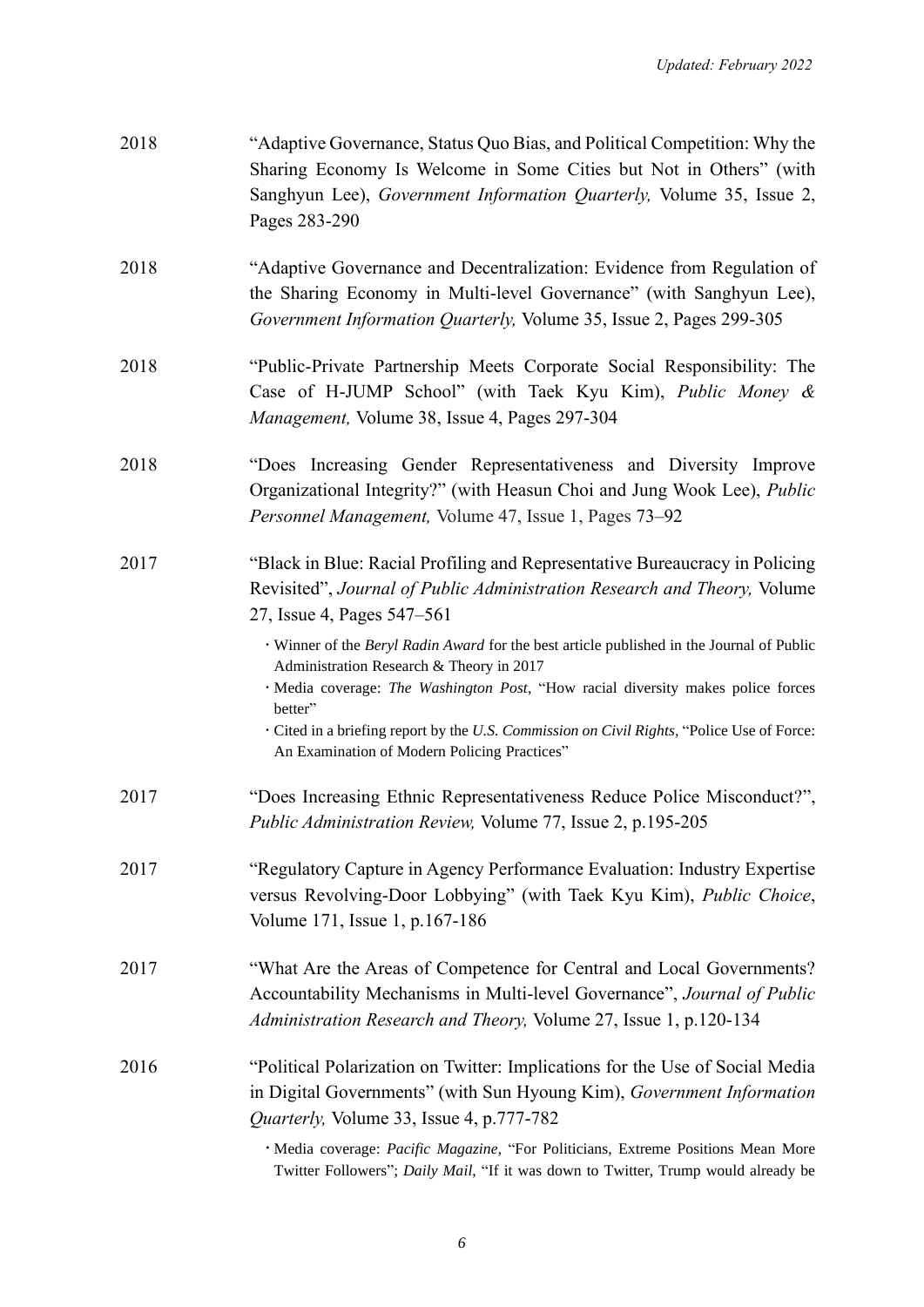[president: Politicians with extreme ideological positions have more Twitter followers"](http://www.dailymail.co.uk/sciencetech/article-3608359/Trump-president-decided-Twitter-number-Twitter-followers.html)

| 2016 | "When Does a Public-Private Partnership (PPP) Lead to Inefficient Cost<br>Management?: Evidence from the Korean Urban Rail Transit System",<br>Public Money & Management, Volume 36, Issue 6, p.447-454                                                                                                                                                                                                  |
|------|----------------------------------------------------------------------------------------------------------------------------------------------------------------------------------------------------------------------------------------------------------------------------------------------------------------------------------------------------------------------------------------------------------|
| 2016 | "Government Press Releases and Citizen Perceptions of Government<br>Performance: Evidence from Google Trends Data", Public Performance and<br>Management Review, Volume 39, Issue 4, p.885-904                                                                                                                                                                                                           |
| 2016 | "Hard", "Soft", or "Tough Love" Management: What Promotes Successful<br>Performance in a Cross-Organizational Collaboration?" (with Steven<br>Kelman), International Public Management Journal, Volume 19, Issue 2,<br>p.141-170<br>· Older version published in the Harvard Kennedy School Working Paper Series RWP12-<br>005, February 2012.                                                           |
| 2016 | "Capture and the Bureaucratic Mafia: Does the Revolving Door Erode<br>Bureaucratic Integrity?" (with Jeehun Lim), Public Choice, Volume 166,<br>Issue 1, p.69-86                                                                                                                                                                                                                                         |
| 2016 | "The Unheavenly Chorus: Political Voices of Organized Interests on Social<br>Media" (with Daniel Nadler), <i>Policy &amp; Internet</i> , Volume 8, Issue 1, p.91–<br>106                                                                                                                                                                                                                                 |
| 2016 | "Representative Bureaucracy, Organizational Integrity, and Citizen<br>Coproduction: Does an Increase in Police Ethnic Representativeness Reduce<br>Crime?", Journal of Policy Analysis and Management, Volume 35, Issue 1,<br>p.11-33<br>· Older version received the Carlo Masini Award for Innovative Scholarship at the AOM<br>annual meeting, August 2015                                            |
| 2016 | "The Impact of Political Institutions on U.S. State Bond Yields during Crises:<br>Evidence from the 2008 Credit Market Seizure" (with Daniel Nadler),<br>Journal of Economic Policy Reform, Volume 19, Issue 1, p.77-89<br>· Older version received the Asian Junior Scholar Paper Award at the ASPA conference,<br>March 2012<br>· Media coverage: Lincoln Times-News, "Restraint cuts borrowing costs" |
| 2015 | "Making Money by Giving It for Free: Radiohead's Pre-Release Strategy for<br>In Rainbows" (with Marc Bourreau and Pinar Dogan), <i>Information</i><br><i>Economics and Policy</i> , Volume 32, September 2015, p. 77–93                                                                                                                                                                                  |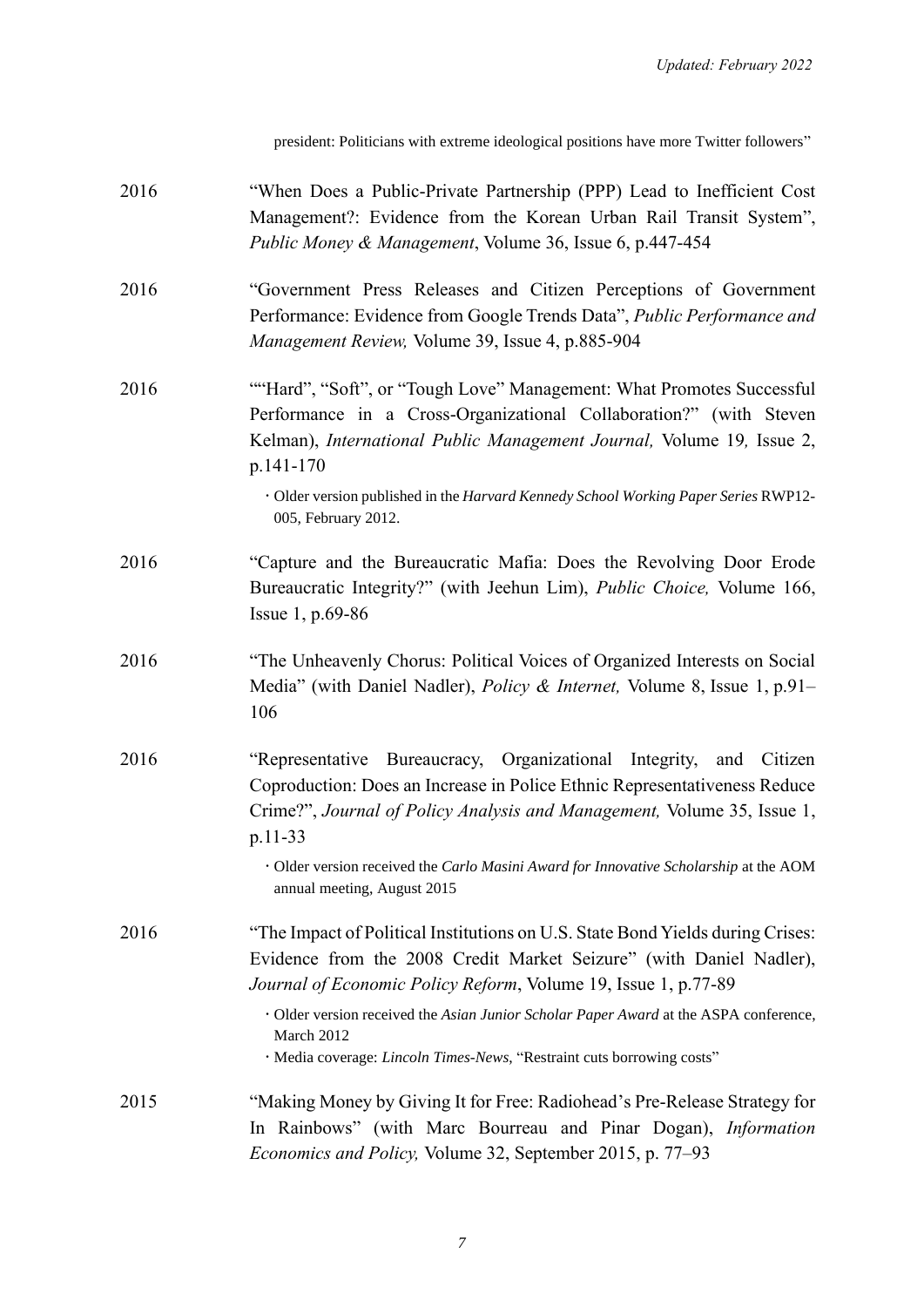|      | · Media coverage: Forbes, "Lessons From Rock 'n Roll: Innovative Pricing and<br>Distribution"; Boston Globe, "Studying the business of Radiohead"; CBS News, "What<br>happens when shoppers pick their own prices?"                                                                                                                                                                                                        |
|------|----------------------------------------------------------------------------------------------------------------------------------------------------------------------------------------------------------------------------------------------------------------------------------------------------------------------------------------------------------------------------------------------------------------------------|
| 2015 | "Citizen Participation in Budgeting: A Tradeoff Between Knowledge and<br>Inclusiveness?", <i>Public Administration Review</i> , Volume 75, Issue 4,<br>July/August 2015, p. 572-582                                                                                                                                                                                                                                        |
|      | · Older version was nominated for the William H. Newman Award for Best Paper at the<br>AOM annual meeting, August 2015                                                                                                                                                                                                                                                                                                     |
| 2015 | "Fiscal Rules in Recessions: Evidence from the American States", Public<br><i>Finance Review</i> , Volume 43, Issue 4, July 2015, p. 505-528                                                                                                                                                                                                                                                                               |
| 2015 | "This Could Be the Start of Something Big: Linking Early Managerial<br>Choices with Subsequent Organizational Performance" (with Steven<br>Kelman), Journal of Public Administration Research and Theory, Volume<br>25, Issue 1, January 2015, p.135-164                                                                                                                                                                   |
|      | · Older version published in the Harvard Kennedy School Working Paper Series RWP13-<br>042, October 2013.                                                                                                                                                                                                                                                                                                                  |
| 2014 | Institutional Friction and Punctuations:<br>"Informal<br>Evidence<br>from<br>Multicultural Policy in Korea" (with Heeryung<br>Public<br>Sohn),<br><i>Administration</i> , Volume 92, Issue 4, December 2014, p.1075–1089                                                                                                                                                                                                   |
| 2013 | "Who Benefits from Twitter? Social Media and Political Competition in the<br>U.S. House of Representatives", Government Information Quarterly,<br>Volume 30, Issue 4, October 2013, p.464-472                                                                                                                                                                                                                              |
| 2013 | "Are There Managerial Practices Associated with the Outcomes of an<br>Interagency Service Delivery Collaboration?: Evidence from British Crime<br>and Disorder Reduction Partnerships" (with Steven Kelman and Irwin<br>Turbitt), Journal of Public Administration Research and Theory, Volume 23,<br>Issue 3, July 2013, p.609-630<br>· Older version published in the Harvard Kennedy School Working Paper Series RWP11- |
|      | 011, February 2011                                                                                                                                                                                                                                                                                                                                                                                                         |
| 2012 | "Which Candidates Do the Public Discuss Online in an Election Campaign?:<br>The Use of Social Media by 2012 Presidential Candidates and its Impact on                                                                                                                                                                                                                                                                      |
|      | Candidate Salience" (with Daniel Nadler), Government Information                                                                                                                                                                                                                                                                                                                                                           |
|      | <i>Quarterly</i> , Volume 29, Issue 4, October 2012, p.455-461                                                                                                                                                                                                                                                                                                                                                             |
|      | · Selected as one of the 25 most downloaded articles (2013) in Information Science from<br>Elsevier journals                                                                                                                                                                                                                                                                                                               |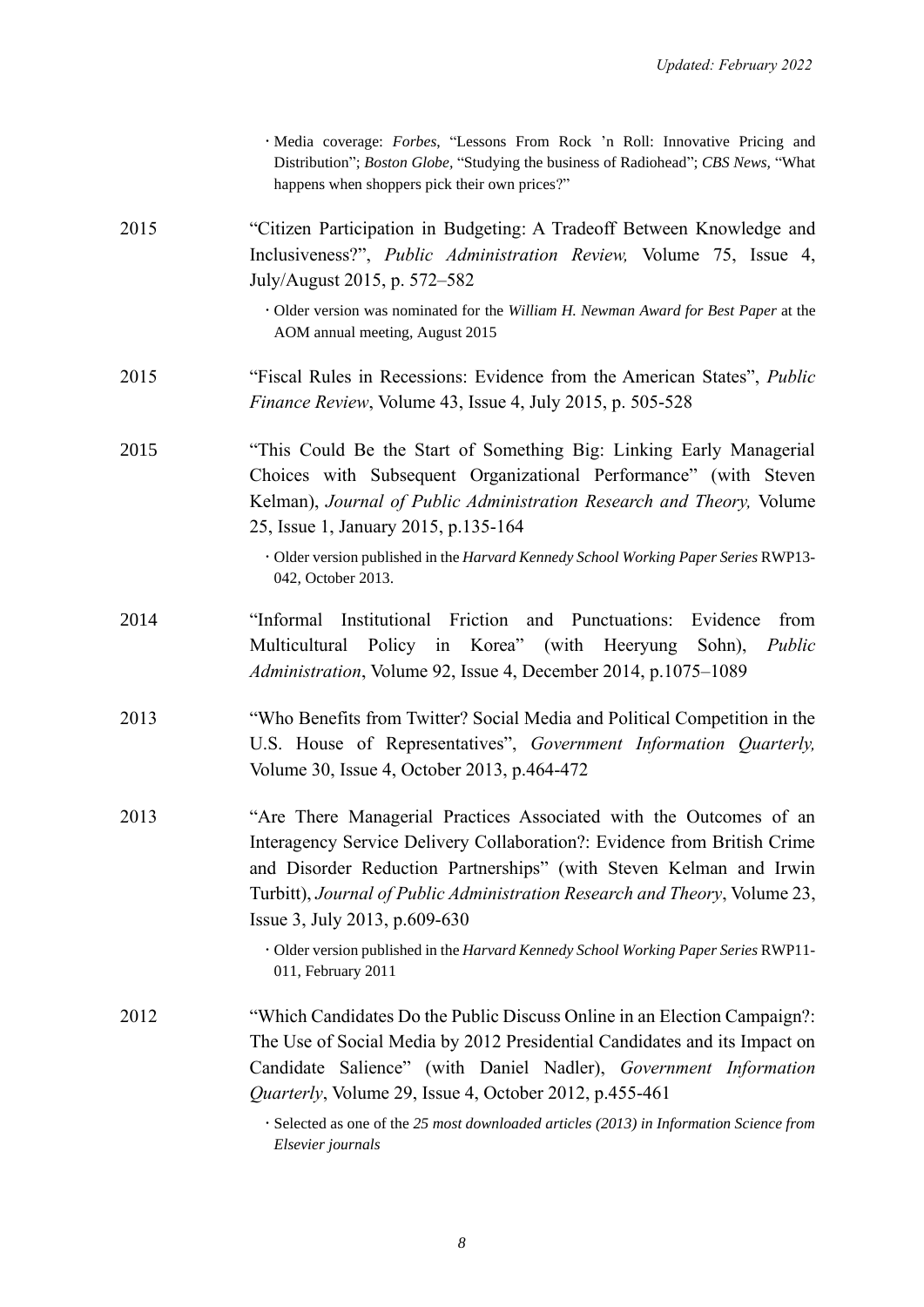2012 "Online News on Twitter: Newspapers' Social Media Adoptions and their Online Readerships", *Information Economics and Policy*, Volume 24, Issue 1, March 2012, p.69-74

### [CONFERENCE PROCEEDINGS]

2018 "The Role of Government in Crowdfunding for Achieving Co-funding of Public Projects" (with Jungmin Ryu), *Proceedings of the 19th Annual International Conference on Digital Government Research: Governance in the Data Age*, p. 51. 2015 "Does Representative Bureaucracy Improve Public Service Performance?: Evidence From an Instrumental Variable Approach", *2015 Academy of Management Best Paper Proceedings,* DOI: 10.5465/AMBPP.2015.235 2015 "Public Participation in Budgeting: An Empirical Investigation of the Tradeoff Between Inclusiveness and Knowledgeability", *2015 Academy of Management Best Paper Proceedings,* DOI: 10.5465/AMBPP.2015.236 2015 "Political Ideology Matter in Online Salience?: Evidence from Social Media Use by Members of the Korean National Assembly" (with Sun Hyoung Kim), *Proceedings of the 16th Annual International Digital Government Research Conference*, p.197-203 2015 "Social Media and Political Voices of Organized Interest Groups: a Descriptive Analysis" (with Daniel Nadler), *Proceedings of the 16th Annual International Digital Government Research Conference*, p.210-216 2011 "Does the Early Bird Move the Polls? The Use of the Social Media Tool 'Twitter' by U.S. Politicians and its Impact on Public Opinion" (with Daniel Nadler), *Proceedings of the 12th Annual International Digital Government Research Conference*, p.182-186

### [BOOK CHAPTERS]

- 2018 "Public utility performance indicators under price regulation", in *Public Management in Korea: Performance Evaluation and Public Institutions,*  (pp. 344-360). Routledge. October 2018
- 2012 "Weapon of the Strong? Participatory Inequality and the Internet" (with Schlozman, Kay, Sidney Verba, Henry E. Brady, Daniel Nadler), Postscript of Chapter 16, *The Unheavenly Chorus: Political Voice and the Promise of American Democracy*, Princeton University Press, April 2012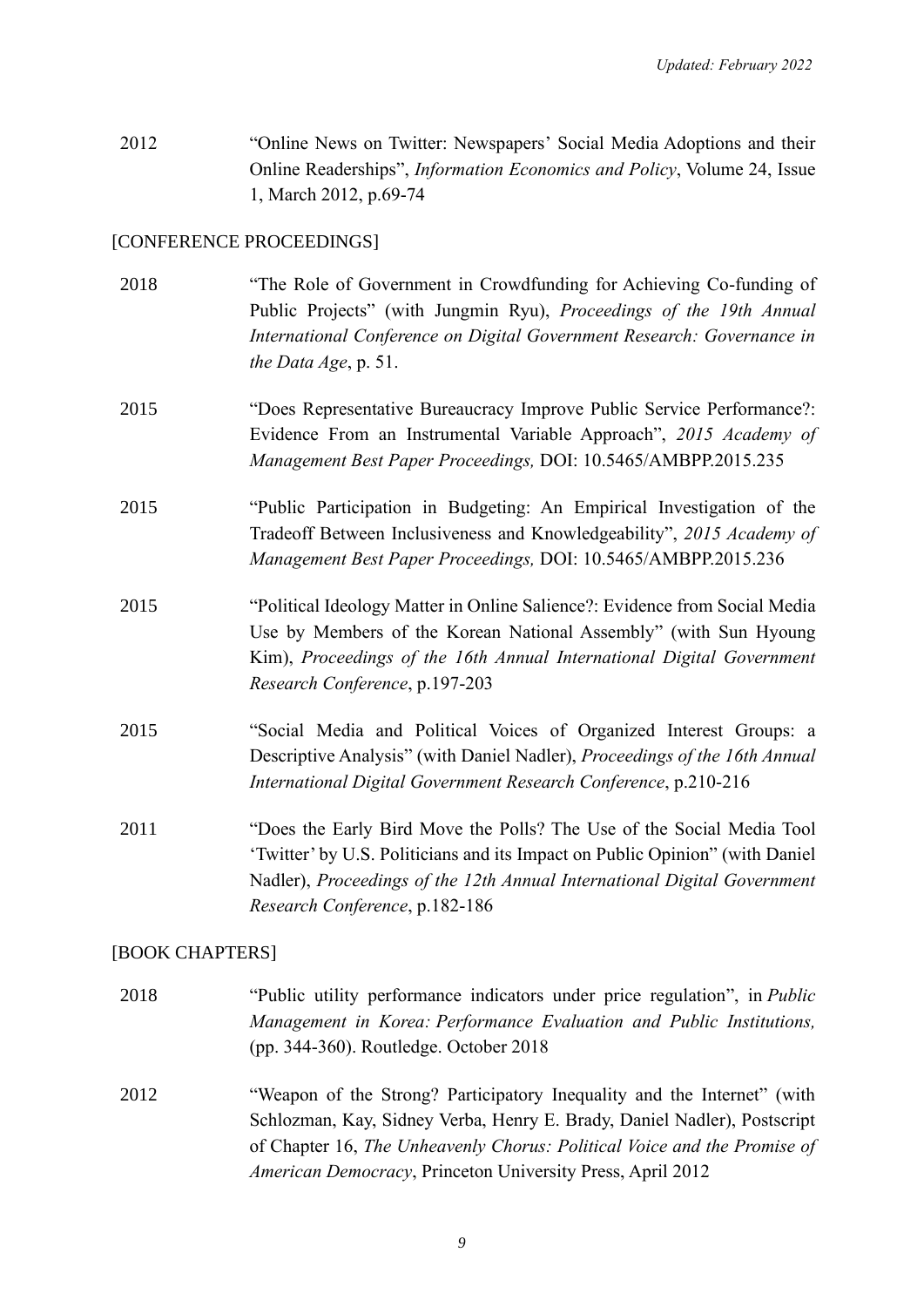#### [POLICY DISCUSSION PAPERS]

- 2012 "Do (German) State Bond Markets Discount Politics?" (with Daniel Nadler and Camillo von Müller), *Harvard Kennedy School Report*, PEPG 12-01, January 2012
- 2011 "Political and Institutional Determinants of Tax-Exempt Bond Yields" (with Daniel Nadler), *Harvard Kennedy School Report*, PEPG 11-04, August 2011 Media coverage: *[Wall Street Journal](http://online.wsj.com/article/SB10001424053111904353504576568352231645730.html?mod=WSJ_hps_sections_opinion#articleTabs%3Darticle)*, "A Blue-State Bailout in Disguise"

### [ARTICLES PUBLISHED IN KOREAN]

| 2019 | "공공기관의 사회적 책임성 측정지표와 사회구성원 인식: 지방공기업<br>을 중심으로" (김택규와 공저), 현대사회와 행정, 제29권 제4호,1~32                                           |
|------|------------------------------------------------------------------------------------------------------------------------------|
| 2016 | "서울시 버스 준공영제 정책 사례: 정책의 효과성, 효율성, 공공성 분<br>석을 중심으로" (김영현, 김태경, 이동욱, 양혜원, 한나리, 황보환, 김<br>선형과 공저), 지방공기업학회보, 제12권 제1호, p.25-52 |
| 2015 | "위험사회와 규제혁신" (김선형, 최윤정, 김현곤과 공저). 하연섭<br>(편), 위험사회와 국가정책 (제1판, p.247-261) 박영사<br>ㆍ본고의 이전 버전은 「빅픽처 2015」(생각정원)에서 2014년 12월 출판 |

2014 "서울시 지하철 9호선의 민간투자 정책 사례 분석: 서비스 운영의 효 율성 및 정부재정에 미친 효과를 중심으로 " (유진빈, 김선형과 공 저), 한국정책학회보, 제23권 4호, p.71-89

### [SELECTED OP-ED IN KOREAN]

| 2019 |  |  |  | 조선일보, "최저임금은 낮추고, 근로장려세제를 확대해야" |  |
|------|--|--|--|---------------------------------|--|
|------|--|--|--|---------------------------------|--|

- 2016 한국경제신문, "전기요금 [총괄원가의](http://www.hankyung.com/news/app/newsview.php?aid=2016100222041) 상세내역 공개해야"
- 2015 중앙일보, "[단통법의](http://news.joins.com/article/19122295) 두 얼굴"

#### [SELECTED MEDIA INTERVIEWS]

| 2017 | MBC News, "한전, 사옥 팔고 10조 이익. 전기료 인하는 외면" |
|------|------------------------------------------|
| 2017 | MBC News, "서민 물가 '비상', 재탕·삼탕 대책에 효과 불투명" |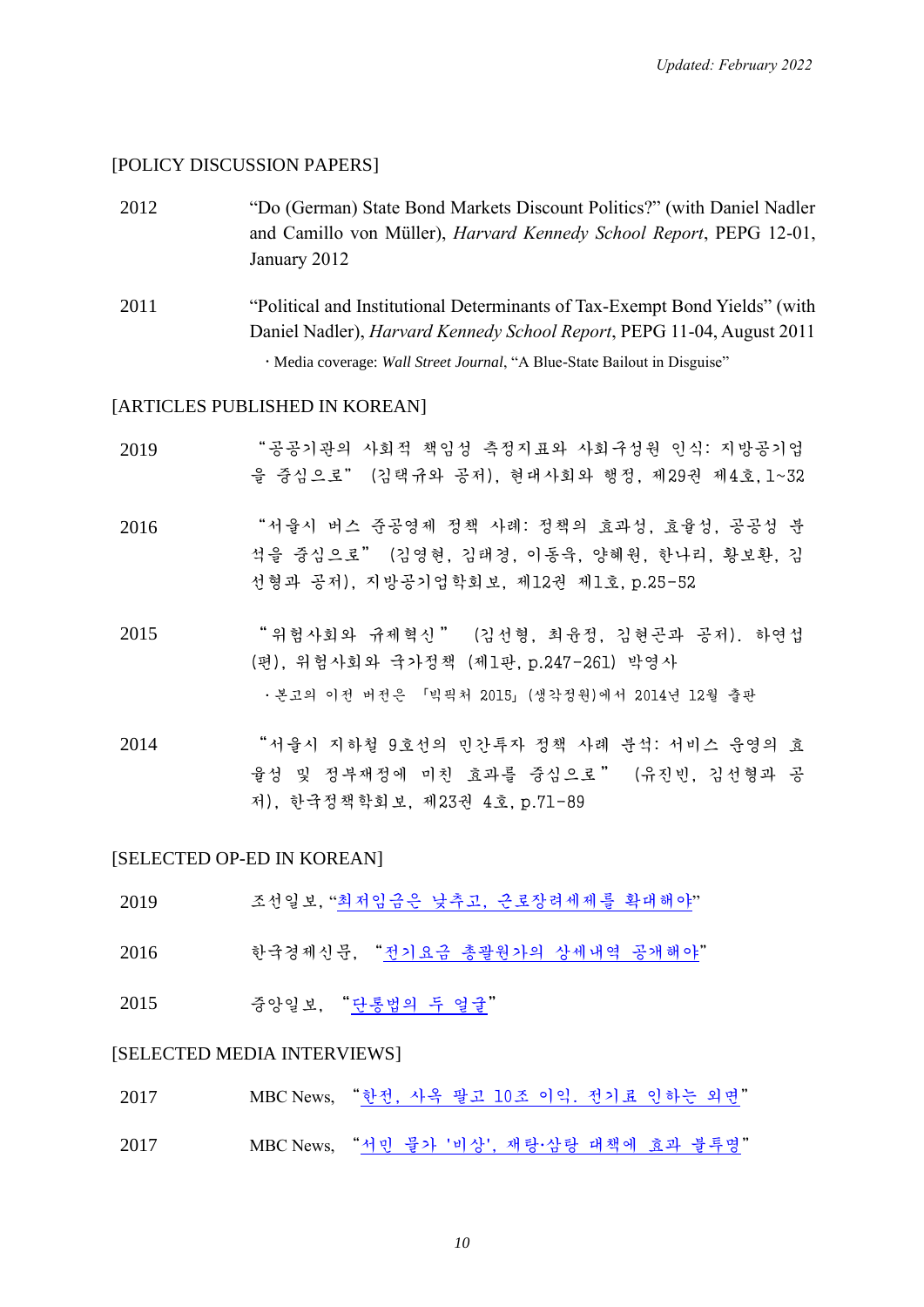# [SELECTED MEDIA COVERAGE]

| 2017 | <i>The Washington Post,</i> "How racial diversity makes police forces better",<br>December 5  |
|------|-----------------------------------------------------------------------------------------------|
| 2014 | <i>Forbes,</i> "Lessons From Rock'n Roll: Innovative Pricing and Distribution",<br>December 2 |
| 2014 | <i>Boston Globe,</i> "Studying the Business of Radiohead", August 27                          |
| 2014 | CBS News, "What Happens When Shoppers Pick their Own Prices?"<br>August 14                    |
| 2011 | Wall Street Journal, "A Blue-State Bailout in Disguise", September 16                         |

### **PROFESSIONAL ACTIVITIES**

# [OUTSIDE DIRECTORSHIP]

| 2016-2018    | Auditor (Non-resident), JUMP (사단법인 점프 비상근 감사)          |
|--------------|--------------------------------------------------------|
| 2015-Present | Outside Director, Dong Il Technology, LTD. (동일기연 사외이사) |

# [GOVERNMENT COMMITTEES]

| 2021-Present | Member, Government Subsidy Evaluation Committee<br>(기획재정부 보조사업평가단 평가위원)                                                        |
|--------------|--------------------------------------------------------------------------------------------------------------------------------|
| 2019-2020    | Member, Top-down Budgeting Committee<br>(기획재정부 국가재정운용계획 지원단 간사 및 PM)                                                           |
| 2019-Present | Member, Evaluation Committee on Budgetary Programs<br>(기획재정부 재정사업평가위원회 분과위원)                                                   |
| 2019-Present | Member, Evaluation Committee of Local State-owned Enterprises<br>(행정안전부 지방공기업 경영평가위원)                                          |
| 2019-Present | Member, Internal Performance Evaluation Committee, Ministry of<br>National Defense, Republic of Korea (국방부 자체평가위원)             |
| 2017-19      | Member, Internal Performance Evaluation Committee, Ministry of Gender<br>Equality and Family, Republic of Korea (여성가족부 자체평가위원) |
| 2015-Present | Member, Management Evaluation Committees of Public Enterprises and<br>Quasi-government Agencies (기획재정부 공공기관 경영평가위원)            |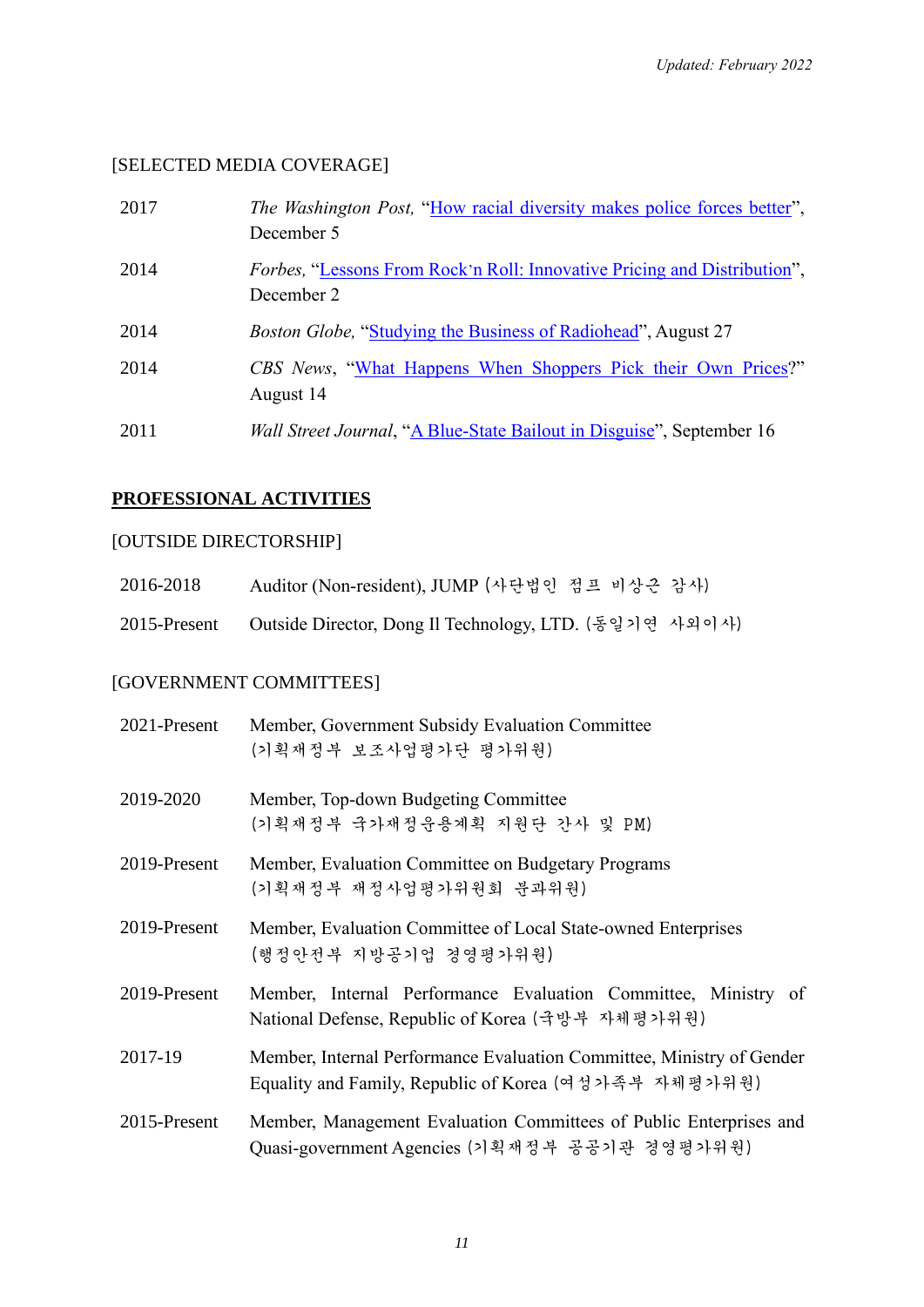- 2016/19 Member, Evaluation Committees of Responsible Administrative Agencies (행정안전부 책임운영기관 종합평가위원)
- 2015 Member, Committees on Innovating Evaluation System of Local Public Enterprises and Quasi-government Agencies (행정자치부 지방공기업 경 영평가체계 자문위원)

### [EXPERT COMMITTEES]

- 2017-Present Member, Governmental Accounting Research Committees of the Korean Institute of Certified Public Accountants (한국공인회계사회 공공부문회계 연구위원)
- 2015-17 Member, Tax Policy Research Committees of the Korean Institute of Certified Public Accountants (한국공인회계사회 국세연구위원)

### [ACADEMIC ASSOCIATIONS]

2015-Present Board Member, Korean Association for Policy Studies Board Member, Korean Association for Public Administration Board Member, Korean Association for Local Public Enterprises

### [UNIVERSITY SERVICE]

- 2016-Present Auditor, Institute of Public Affairs, Yonsei University
- 2014-2018 Auditor, Social Science Research Institute, Yonsei University

### [INTERNATIONAL ORGANIZATIONS]

2016-17 Contributor, *[Benchmarking PPP Procurement 2017](http://bpp.worldbank.org/)*, the World Bank Group

### **TEACHING EXPERIENCE**

- 2013-Present **YONSEI UNIVERSITY** (as a faculty member) Introduction to Public Policy (Undergraduate), Public-Private Partnerships (Master; Graduate), Public Enterprises (Undergraduate; Master), Business and Government (Graduate), International Trade (Undergraduate), Introductory Economics (Undergraduate), Public Accountability (Graduate)
- 2011-12 **HARVARD UNIVERSITY** (as a teaching fellow) Microeconomic Theory (ECON-1010A2), Economic Analysis of Public Policy (API-102A), and Financial Accounting (ECON-S1900)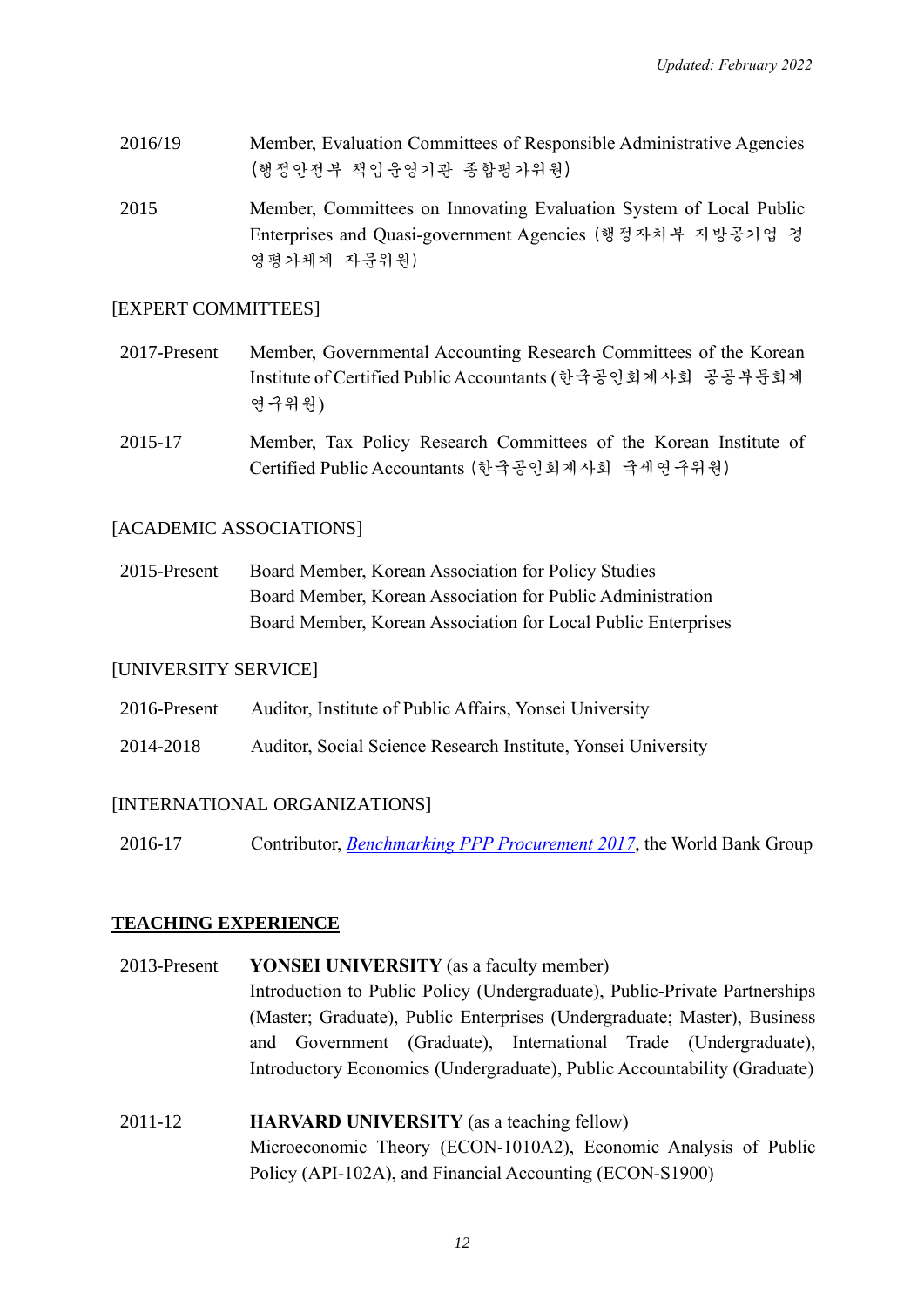# **OTHER ACADEMIC ACTIVITIES**

### [CONFERENCE & WORKSHOP PRESENTATIONS]

*Excluding presentations by coauthors and those at my home school*

| 2018 | Future Governance Workshop, Leuven, Belgium, April 2018                                                                              |
|------|--------------------------------------------------------------------------------------------------------------------------------------|
| 2017 | KAPA Summer Conference, Jeonju, Korea, June 2017                                                                                     |
| 2016 | Social Science Korea (SSK) Seminar, Seoul, Korea, December 2016                                                                      |
| 2016 | KAPA Winter Conference, Seoul, Korea, December 2016                                                                                  |
| 2016 | The West East Institute Conference, Cambridge, MA, USA, August 2016                                                                  |
| 2016 | The Korean Association for Policy Studies, June 2016                                                                                 |
| 2016 | Korean Sociological Association, Seoul, Korea, June 2016                                                                             |
| 2015 | The Korean Association for Governance Studies, Seoul, Korea, August<br>2015                                                          |
| 2015 | The Academy of Management (AOM) Annual Meeting, Vancouver, British<br>Columbia, Canada, August 2015                                  |
| 2015 | KAPA International Conference, Seoul, Korea, July 2015                                                                               |
| 2015 | The American Society for Public Administration (ASPA) Conference,<br>Chicago, IL, USA, March 2015                                    |
| 2015 | Yonsei-NUS Research Workshop, Singapore, February 2015                                                                               |
| 2014 | Next Steps for Public Administration in Theory and Practice: Looking<br>Backward and Moving Forward, Guangzhou, China, November 2014 |
| 2014 | Public Management Research Conference (PMRC), Seoul, Korea, June<br>2014                                                             |
| 2014 | The 2014 International Yonsei Public Administration Conference, Seoul,<br>Korea, June 2014                                           |
| 2013 | The Association for Public Policy Analysis and Management (APPAM)<br>Annual Conference, Washington DC, USA, November 2013            |
| 2012 | The Association for Public Policy Analysis and Management (APPAM)<br>Annual Conference, Baltimore, MD, USA, November 2012            |
| 2012 | The Annual Northeast Conference on Public Administration (NECoPA),                                                                   |